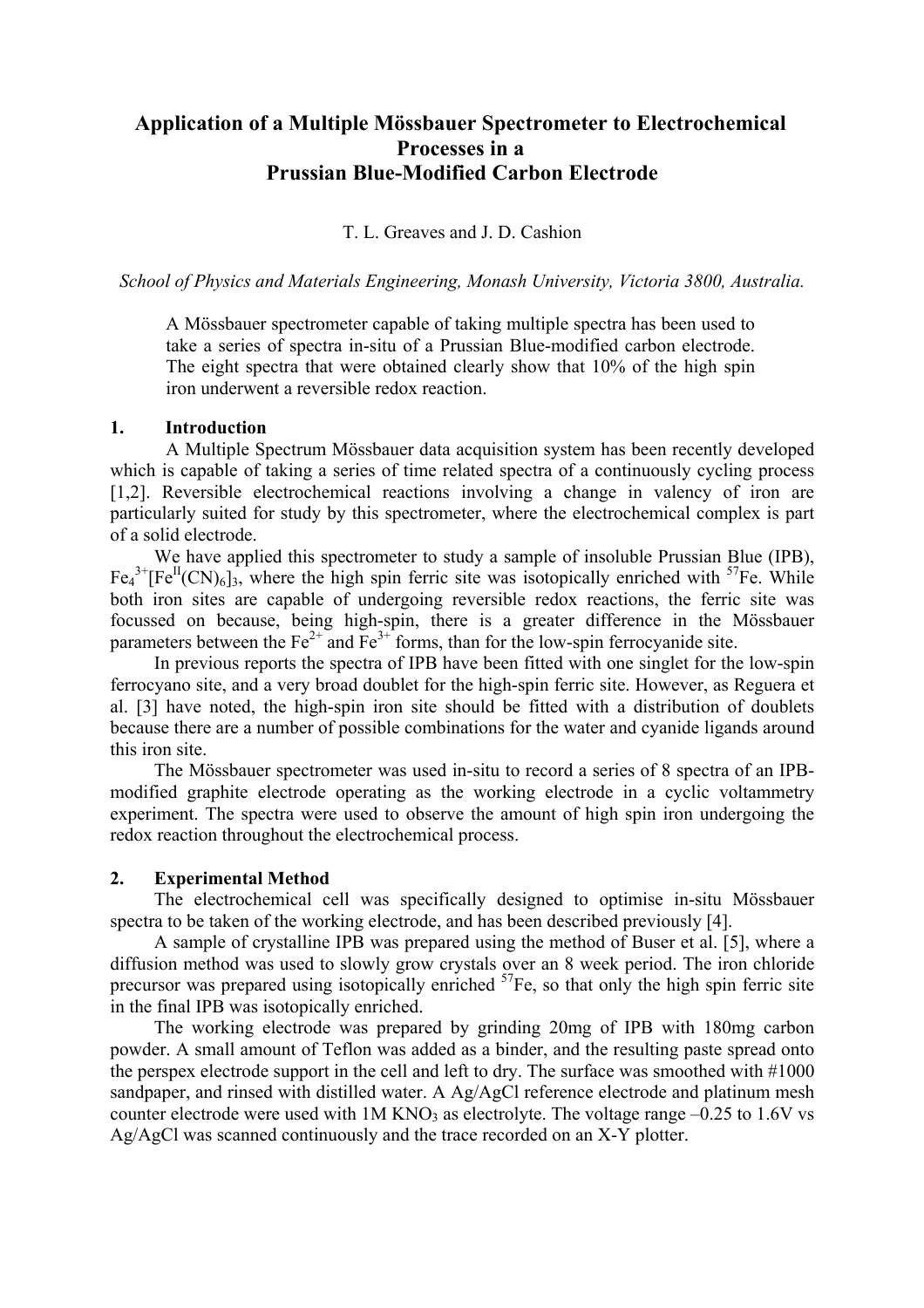Eight Mössbauer spectra were accumulated during the cyclic voltammetry. They were



Fig. 2. Mössbauer spectra of the working electrode, where the spectrum number corresponds to the voltage range in Fig, 1.

uniformly distributed around the loop with the first spectrum occurring at the most negative voltage.

#### **3. Results**

The cyclic voltammogram recorded is shown in Fig. 1. The peaks located at  $-0.10V$ and 0.35V vs Ag/AgCl are from the reduction and oxidation respectively of the high spin iron site [6]. The peak positions in the cyclic voltammogram were stable over the 2 days of data acquisition.



Fig. 1. Cyclic voltammogram of the IPBmodified graphite electrode, and voltage ranges over which the spectra were recorded.



Fig. 3. Spectral areas for the three iron sites, where the spectrum number corresponds to the spectra shown in Fig. 2.

The series of 8 Mössbauer spectra are shown in Fig. 2, and were recorded over the voltage ranges as shown in Fig. 1, such that section 1 of the cyclic voltammogram corresponds to spectrum (1). The spectra were